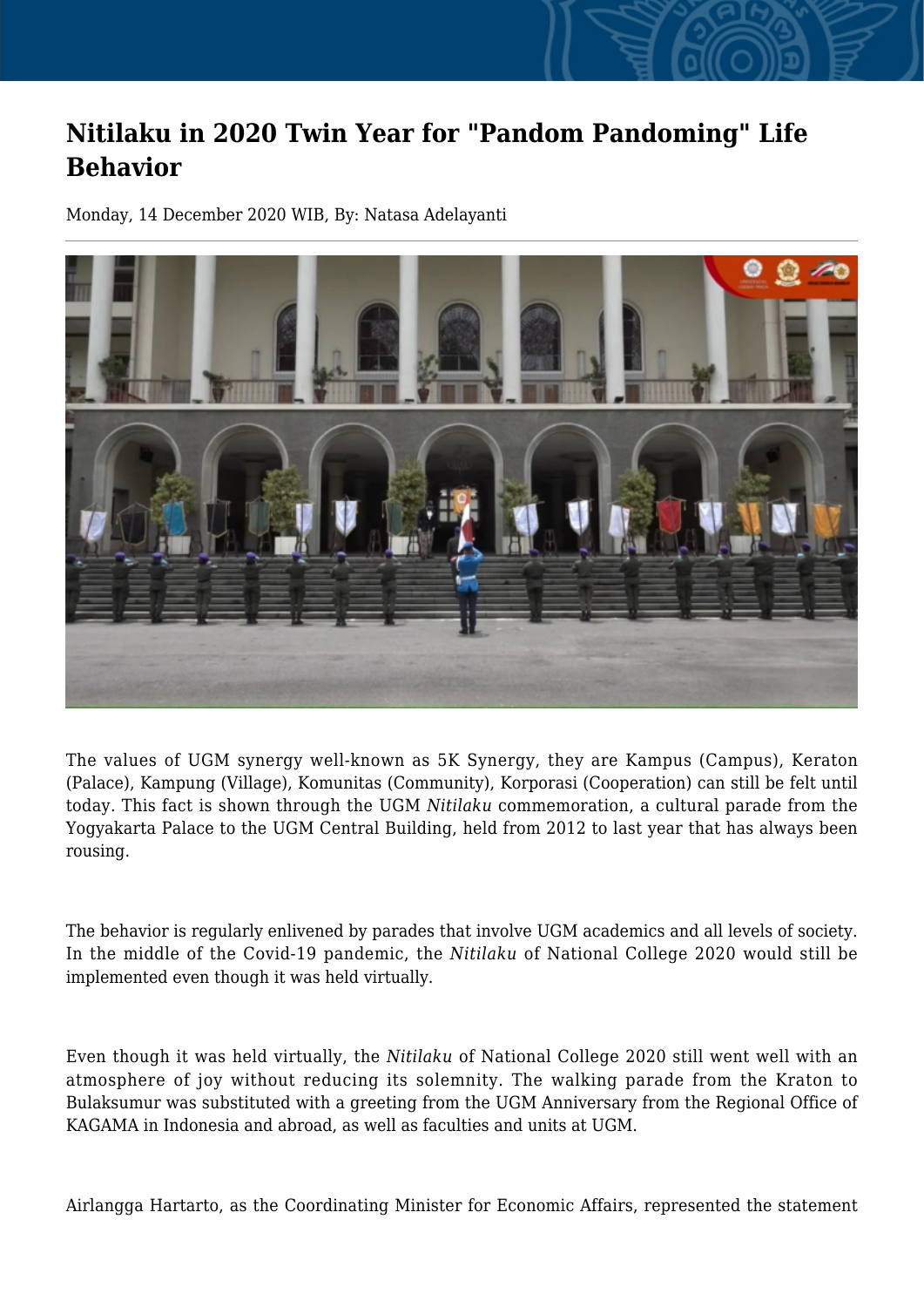from Joko Widodo as the President of the Republic of Indonesia. He said that the meaning of *Nitilaku* commemoration was to recall the birth of UGM, which could not be separated from the important role of the Yogyakarta Palace and the founders of the nation. In 1949, Ir. Soekarno, Sri Sultan Hamengkubuwono IX, and several figures were yearning to improve the quality of Indonesian human resources, who were just independent at that time, to receive more undergraduate education.

"With the generosity of Sri Sultan Hamengkubuwono IX, lectures were initially allowed to take place at the Yogyakarta Palace. He also warmly granted 183 hectares of land in Bulaksumur to build the UGM Lecture Building, which is still used to present," said Erlangga Hartarto.

According to him, the message from *Nitilaku* commemoration is not just about the moving process of UGM lectures. More than that, all UGM academics and students will keep long-lasting memories of their historical roots, cultural values, and, most importantly, remember the nation's founders' intentions and efforts in increasing the capacity of Indonesian human resources.

Meanwhile, Sri Sultan Hamengkubuwono X, when he was opening the *Nitilaku* in twin years, stated that it had been a tradition for a long time. The Nitilaku event was held as a form of celebrating the UGM anniversary. In the history of its establishment, there also appeared the role of Yogyakarta's university founders' predecessors.

"Then the most important thing is *noto-laku* to perform *nanting-laku* so that the spirit of UGM becomes *pandom pandoming* (being whole-hearted) behavior in life," he said.

UGM was founded to establish its identity as a university of effort, a national university, a public university, the Pancasila University, and a cultural center university. These titles are all the future hopes that UGM will later become the actor of change towards a new advanced civilization with firmly holding in its traditions.

Sultan expected that with the greatness of the literacy of the professors, the collective intelligence of the teaching staff, and the invasion of researchers and creative inventors, hopefully, that UGM will be well-ready in the era of digitalization and the industrial revolution 4.0 and be able to survive the Covid-19 pandemic.

"With these hopes, I warmly welcome and appreciate the *Nitilaku* of National College 2020 of 71st UGM Anniversary and 62nd KAGAMA Anniversary commemoration for continuing to progress for the alma mater, the nation, the state as well as the Indonesian people," said Sultan.